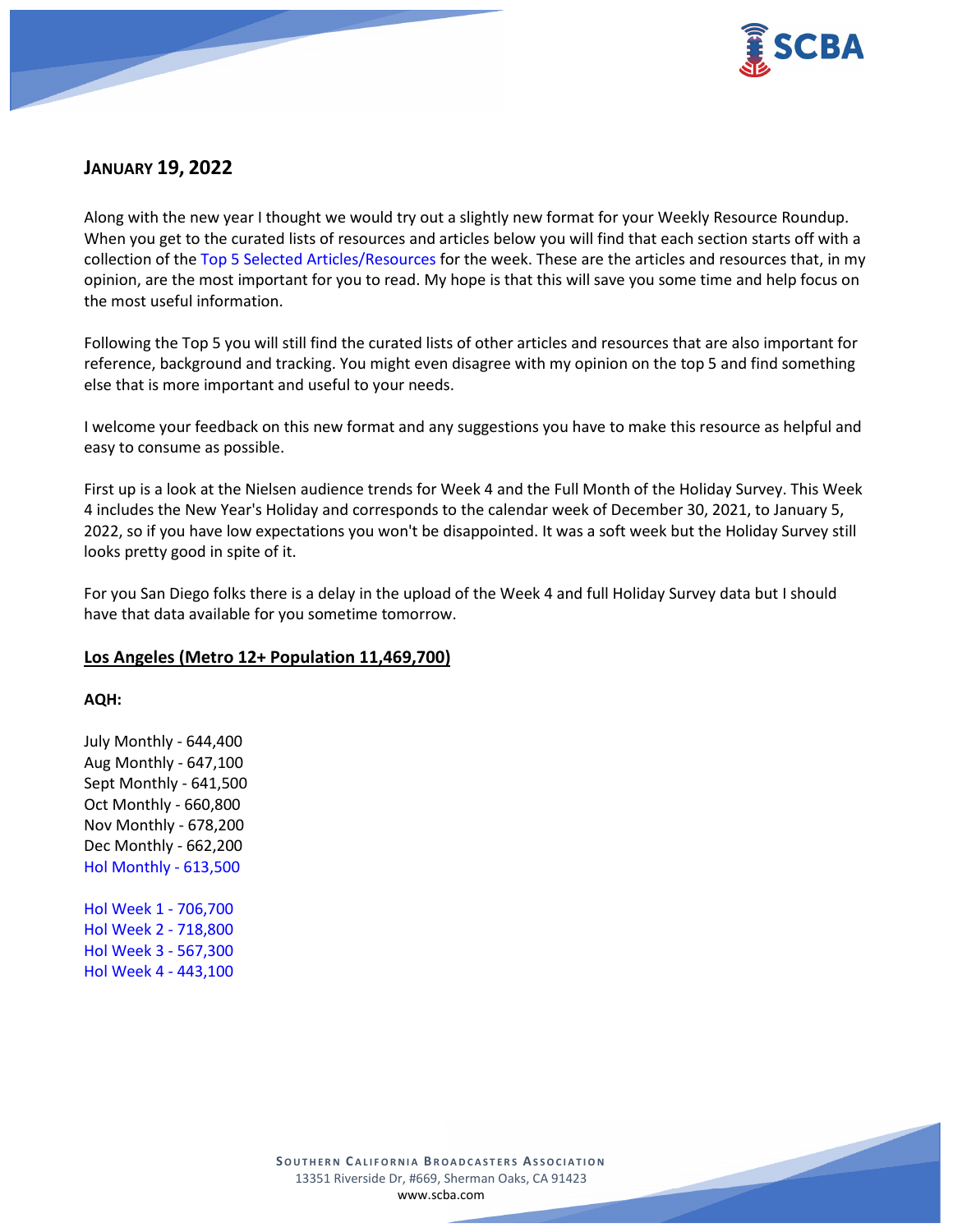

### **Cume:**

July Monthly - 10,244,800 Aug Monthly - 10,304,000 Sept Monthly - 10,021,300 Oct Monthly - 10,156,100 Nov Monthly - 10,281,100 Dec Monthly - 10,414,000 Hol Monthly - 10,147,400 Hol Week 1 - 10,394,300 Hol Week 2 - 10,489,600 Hol Week 3 - 10,221,300 Hol Week 4 - 9,375,300

# **Riverside/San Bernardino (Metro 12+ Population 2,145,300)**

### **AQH:**

July Monthly - 104,500 Aug Monthly - 108,900 Sept Monthly - 114,600 Oct Monthly - 116,900 Nov Monthly - 119,700 Dec Monthly - 114,800 Hol Monthly - 95,700

Hol Week 1 - 107,400 Hol Week 2 - 111,400 Hol Week 3 - 89,300 Hol Week 4 - 73,300

# **Cume:**

July Monthly - 1,929,800 Aug Monthly - 1,881,700 Sept Monthly - 1,897,900 Oct Monthly - 1,928,200 Nov Monthly - 1,936,300 Dec Monthly - 1,904,700 Hol Monthly - 1,810,400

Hol Week 1 - 1,869,100 Hol Week 2 - 1,857,600 Hol Week 3 - 1,832,800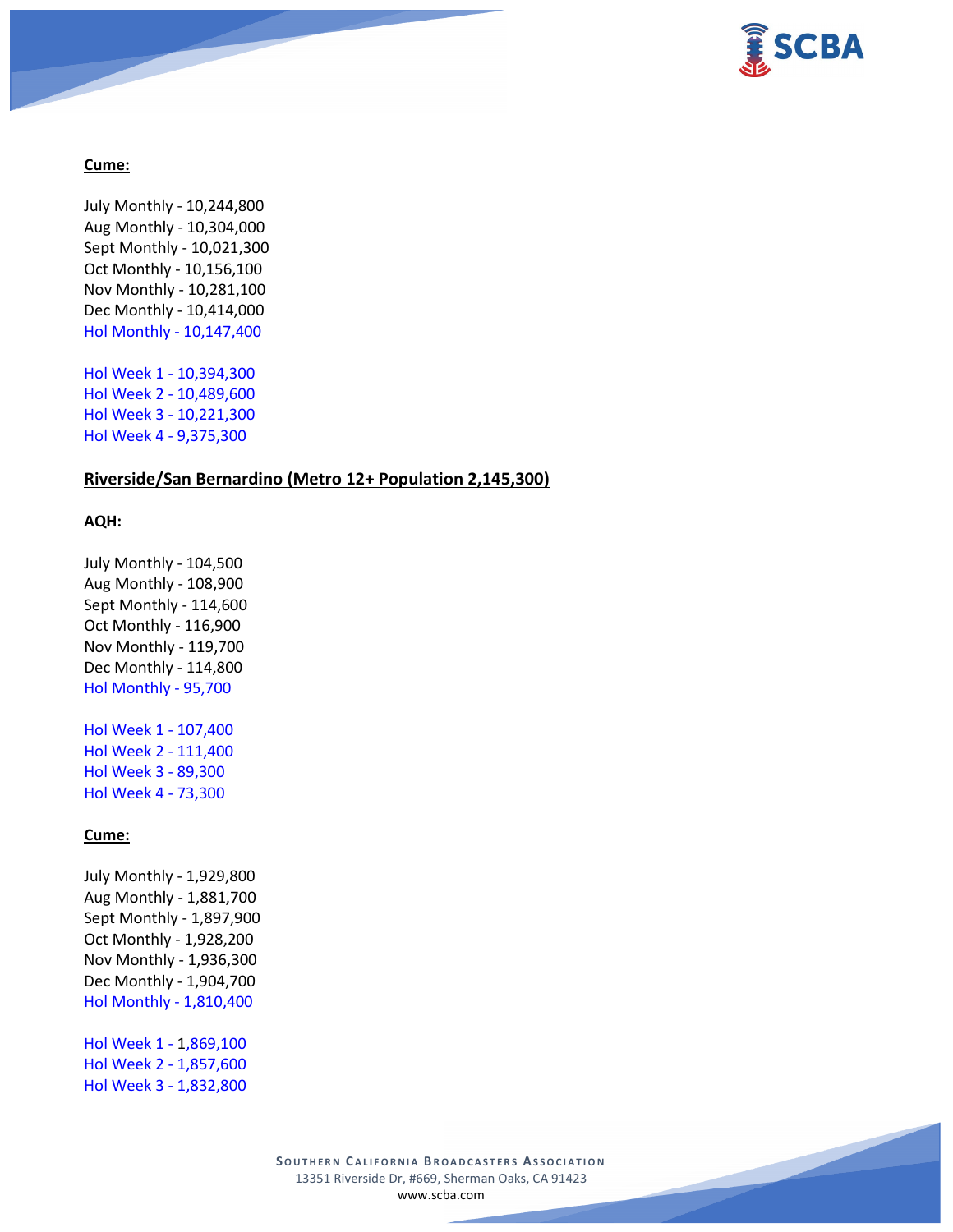

#### Hol Week 4 - 1,672,700

### **San Diego (Metro 12+ Population 2,873,100)**

#### **AQH:**

July Monthly - 119,700 Aug Monthly - 129,100 Sept Monthly - 137,300 Oct Monthly - 136,000 Nov Monthly - 141,400 Dec Monthly - 131,500 Hol Monthly - TBD

Hol Week 1 - 133,500 Hol Week 2 - 130,000 Hol Week 3 - 101,300 Hol Week 4 - TBD

### **Cume:**

July Monthly - 2,363,700 Aug Monthly - 2,399,900 Sept Monthly - 2,448,400 Oct Monthly - 2,516,600 Nov Monthly - 2,481,400 Dec Monthly - 2,518,600 Hol Monthly - TBD

Hol Week 1 - 2,422,200 Hol Week 2 - 2,517,400 Hol Week 3 - 2,351,600 Hol Week 4 - TBD

**"Read at every wait; read at all hours; read within leisure; read in times of labor; read as one goes in; read as one goes out. The task of the educated mind is simply put: read to lead."** ― Cicero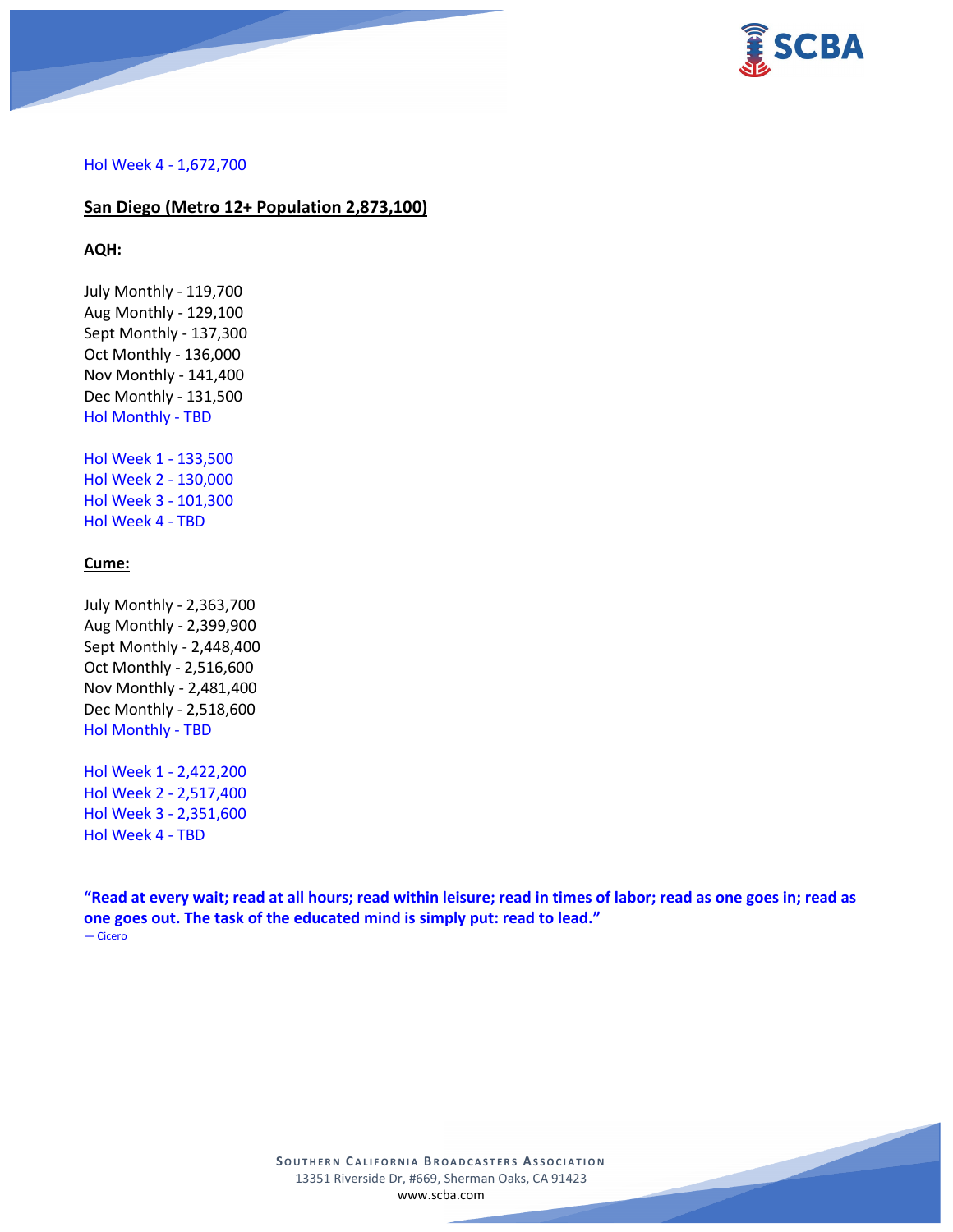

**RESOURCES AND ARTICLES OF INTEREST TO SALES AND ADVERTISERS**

# *Top Five Selected Articles/Resources*

#### **Achieving 2022 Sales Goals Requires Being Proactive Yet Flexible, Radio Execs Say.** Inside Radio January 14, 2022

[http://www.insideradio.com/free/achieving-2022-sales-goals-requires-being-proactive-yet-flexible-radio-execs](http://www.insideradio.com/free/achieving-2022-sales-goals-requires-being-proactive-yet-flexible-radio-execs-say/article_828b227e-7511-11ec-a891-e343265004c0.html)[say/article\\_828b227e-7511-11ec-a891-e343265004c0.html](http://www.insideradio.com/free/achieving-2022-sales-goals-requires-being-proactive-yet-flexible-radio-execs-say/article_828b227e-7511-11ec-a891-e343265004c0.html)

# **Using Radio Silver Bullets To Grow Revenue**

Radio Ink (Loyd Ford)January 17, 2022 <https://radioink.com/2022/01/17/using-radio-silver-bullets-to-grow-revenue/>

# **Qualitative-Is There a Right Approach?**

Radio Ink (Marc Greenspan) January 17, 2022 [https://radioink.com/2022/01/17/qualitative-is-there-a-right](https://radioink.com/2022/01/17/qualitative-is-there-a-right-approach/?vgo_ee=g4MdIIvetgiR1mkR7kijJ4BI1h38V58Ke8bVrp%2FmcsM%3D)[approach/?vgo\\_ee=g4MdIIvetgiR1mkR7kijJ4BI1h38V58Ke8bVrp%2FmcsM%3D](https://radioink.com/2022/01/17/qualitative-is-there-a-right-approach/?vgo_ee=g4MdIIvetgiR1mkR7kijJ4BI1h38V58Ke8bVrp%2FmcsM%3D)

# **Why Your Clients Should Take Advantage of Local Advertising in 2022**

SalesFuel January 14, 2022 <https://salesfuel.com/why-your-clients-should-take-advantage-of-local-advertising-in-2022/>

# **A Focus On Impressions In Latest 'Power of Broadcast in Colorado' Study.**

Inside Radio (Nielsen) January 13, 2022 [http://www.insideradio.com/free/a-focus-on-impressions-in-latest-power-of-broadcast-in-colorado](http://www.insideradio.com/free/a-focus-on-impressions-in-latest-power-of-broadcast-in-colorado-study/article_e5e5766c-7444-11ec-b78c-0713f82feb58.html)[study/article\\_e5e5766c-7444-11ec-b78c-0713f82feb58.html](http://www.insideradio.com/free/a-focus-on-impressions-in-latest-power-of-broadcast-in-colorado-study/article_e5e5766c-7444-11ec-b78c-0713f82feb58.html)

# *Curated Articles/Resources for Reference, Background and Tracking*

# **P&G Unseats Uncle Sam As Radio's Top Advertiser Of 2021.**

Inside Radio (Media Monitors) January 19, 2022 [http://www.insideradio.com/free/p-g-unseats-uncle-sam-as-radio-s-top-advertiser-of-2021/article\\_e3ba8aa6-](http://www.insideradio.com/free/p-g-unseats-uncle-sam-as-radio-s-top-advertiser-of-2021/article_e3ba8aa6-78f6-11ec-ab83-0f1a63505064.html) [78f6-11ec-ab83-0f1a63505064.html](http://www.insideradio.com/free/p-g-unseats-uncle-sam-as-radio-s-top-advertiser-of-2021/article_e3ba8aa6-78f6-11ec-ab83-0f1a63505064.html)

### **BBQ and Business Acumen**

The Center For Sales Strategy (Trey Morris) January 18, 2022 [https://blog.thecenterforsalesstrategy.com/demonstrating-business](https://blog.thecenterforsalesstrategy.com/demonstrating-business-acumen?utm_campaign=subscriber&utm_medium=email&_hsmi=201177779&_hsenc=p2ANqtz--xxy3HlH7AI1d0XPodbf5Re0thcbUu6d7iwRkSwDhtjthIbZln6LIJxur4rzcJETxKTprIttlELqZADb66kYTrpotWiw&utm_content=201177779&utm_source=hs_email)[acumen?utm\\_campaign=subscriber&utm\\_medium=email&\\_hsmi=201177779&\\_hsenc=p2ANqtz-](https://blog.thecenterforsalesstrategy.com/demonstrating-business-acumen?utm_campaign=subscriber&utm_medium=email&_hsmi=201177779&_hsenc=p2ANqtz--xxy3HlH7AI1d0XPodbf5Re0thcbUu6d7iwRkSwDhtjthIbZln6LIJxur4rzcJETxKTprIttlELqZADb66kYTrpotWiw&utm_content=201177779&utm_source=hs_email) [xxy3HlH7AI1d0XPodbf5Re0thcbUu6d7iwRkSwDhtjthIbZln6LIJxur4rzcJETxKTprIttlELqZADb66kYTrpotWiw&utm\\_c](https://blog.thecenterforsalesstrategy.com/demonstrating-business-acumen?utm_campaign=subscriber&utm_medium=email&_hsmi=201177779&_hsenc=p2ANqtz--xxy3HlH7AI1d0XPodbf5Re0thcbUu6d7iwRkSwDhtjthIbZln6LIJxur4rzcJETxKTprIttlELqZADb66kYTrpotWiw&utm_content=201177779&utm_source=hs_email) [ontent=201177779&utm\\_source=hs\\_email](https://blog.thecenterforsalesstrategy.com/demonstrating-business-acumen?utm_campaign=subscriber&utm_medium=email&_hsmi=201177779&_hsenc=p2ANqtz--xxy3HlH7AI1d0XPodbf5Re0thcbUu6d7iwRkSwDhtjthIbZln6LIJxur4rzcJETxKTprIttlELqZADb66kYTrpotWiw&utm_content=201177779&utm_source=hs_email)

### **How To Improve Your Relationships With Customers**

Radio Ink (James Bahm) January 18, 2022 [https://radioink.com/2022/01/18/three-promises-to-improve-relationships-with](https://radioink.com/2022/01/18/three-promises-to-improve-relationships-with-customers/?vgo_ee=g4MdIIvetgiR1mkR7kijJ4BI1h38V58Ke8bVrp%2FmcsM%3D)[customers/?vgo\\_ee=g4MdIIvetgiR1mkR7kijJ4BI1h38V58Ke8bVrp%2FmcsM%3D](https://radioink.com/2022/01/18/three-promises-to-improve-relationships-with-customers/?vgo_ee=g4MdIIvetgiR1mkR7kijJ4BI1h38V58Ke8bVrp%2FmcsM%3D)

> **SOUTHERN C ALIFORNIA B ROADCASTERS ASSOCIATION** 13351 Riverside Dr, #669, Sherman Oaks, CA 91423 [www.scba.com](http://www.scba.com/)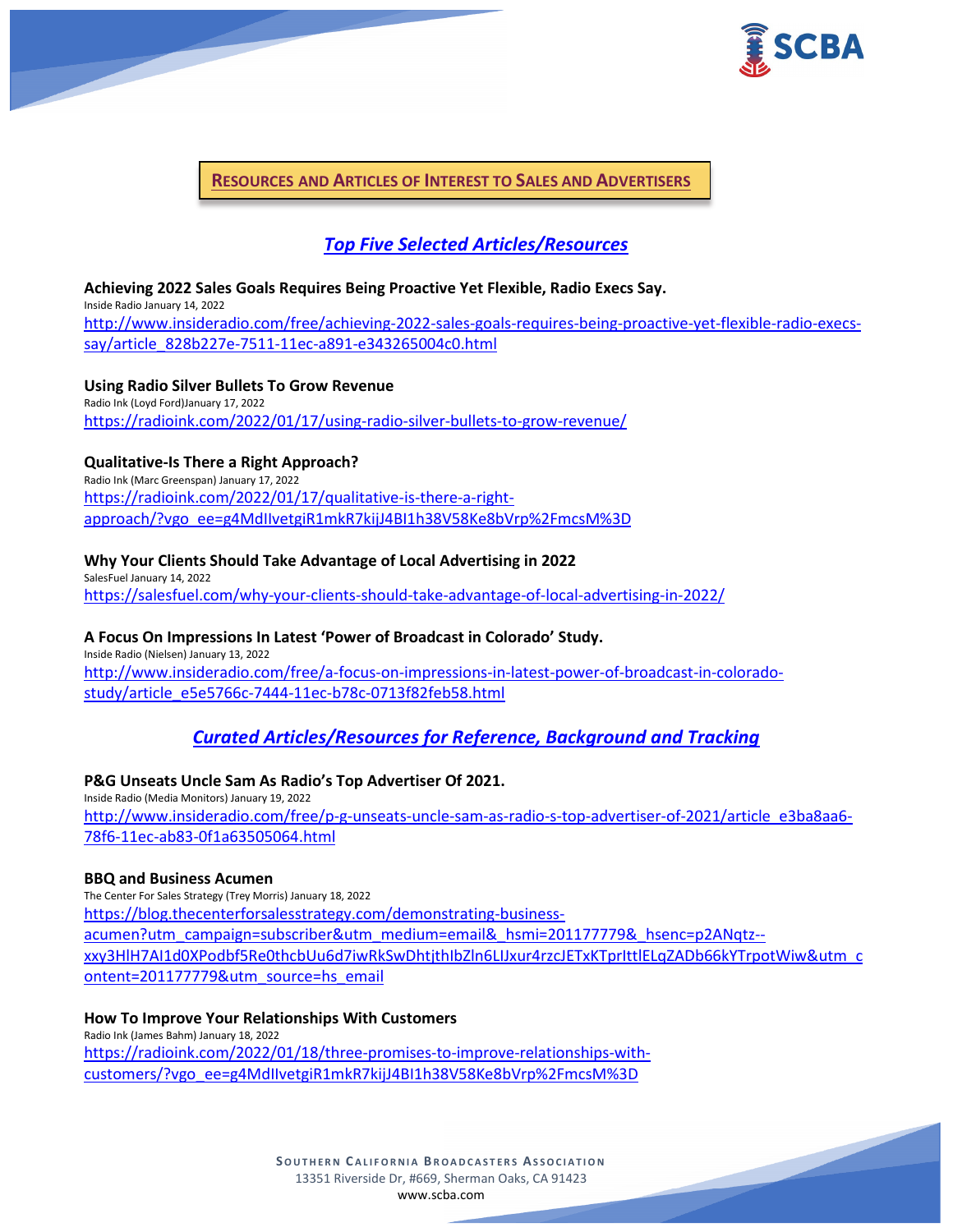

### **Study: Podcasts Deliver Food-To-Go Audiences**

MediaPost January 17, 2022 [https://www.mediapost.com/publications/article/370362/study-podcasts-deliver-food-to-go](https://www.mediapost.com/publications/article/370362/study-podcasts-deliver-food-to-go-audiences.html?utm_source=newsletter&utm_medium=email&utm_content=readnow&utm_campaign=124983&hashid=akE-7z-LS1W9CYmV5M9xXA)[audiences.html?utm\\_source=newsletter&utm\\_medium=email&utm\\_content=readnow&utm\\_campaign=12498](https://www.mediapost.com/publications/article/370362/study-podcasts-deliver-food-to-go-audiences.html?utm_source=newsletter&utm_medium=email&utm_content=readnow&utm_campaign=124983&hashid=akE-7z-LS1W9CYmV5M9xXA) [3&hashid=akE-7z-LS1W9CYmV5M9xXA](https://www.mediapost.com/publications/article/370362/study-podcasts-deliver-food-to-go-audiences.html?utm_source=newsletter&utm_medium=email&utm_content=readnow&utm_campaign=124983&hashid=akE-7z-LS1W9CYmV5M9xXA)

### **Holiday Retail Sales Hit A Record \$886.7 Billion, With Key Growth At Clothing And General Merch Outlets.**

Inside Radio (NRF) January 18, 2022 [http://www.insideradio.com/free/holiday-retail-sales-hit-a-record-886-7-billion-with-key-growth-at-clothing](http://www.insideradio.com/free/holiday-retail-sales-hit-a-record-886-7-billion-with-key-growth-at-clothing-and/article_f92228d6-782e-11ec-a16f-97d6d6f11c83.html)[and/article\\_f92228d6-782e-11ec-a16f-97d6d6f11c83.html](http://www.insideradio.com/free/holiday-retail-sales-hit-a-record-886-7-billion-with-key-growth-at-clothing-and/article_f92228d6-782e-11ec-a16f-97d6d6f11c83.html)

### **Good Start To 2022 As Podcast Downloads Up 21% Versus A Year Ago.**

Inside Radio (PODTRAC) January 18, 2022 [http://www.insideradio.com/podcastnewsdaily/good-start-to-2022-as-podcast-downloads-up-21-versus-a-year](http://www.insideradio.com/podcastnewsdaily/good-start-to-2022-as-podcast-downloads-up-21-versus-a-year-ago/article_c651dbc8-7887-11ec-b84d-27e115a255ad.html)[ago/article\\_c651dbc8-7887-11ec-b84d-27e115a255ad.html](http://www.insideradio.com/podcastnewsdaily/good-start-to-2022-as-podcast-downloads-up-21-versus-a-year-ago/article_c651dbc8-7887-11ec-b84d-27e115a255ad.html)

# **7 Biggest Online Advertising Blunders**

Forbes January 16, 2022 [https://www.forbes.com/sites/henrydevries/2022/01/16/7-biggest-online-advertising](https://www.forbes.com/sites/henrydevries/2022/01/16/7-biggest-online-advertising-blunders/?sh=79e68a96f4ce)[blunders/?sh=79e68a96f4ce](https://www.forbes.com/sites/henrydevries/2022/01/16/7-biggest-online-advertising-blunders/?sh=79e68a96f4ce)

### **Hold That Thought**

Radio Ink (Rick Fink) January 17, 2022 [https://radioink.com/2022/01/17/hold-that](https://radioink.com/2022/01/17/hold-that-thought/?vgo_ee=g4MdIIvetgiR1mkR7kijJ4BI1h38V58Ke8bVrp%2FmcsM%3D)[thought/?vgo\\_ee=g4MdIIvetgiR1mkR7kijJ4BI1h38V58Ke8bVrp%2FmcsM%3D](https://radioink.com/2022/01/17/hold-that-thought/?vgo_ee=g4MdIIvetgiR1mkR7kijJ4BI1h38V58Ke8bVrp%2FmcsM%3D)

### **Automobiles boost U.S. business inventories in November**

Economic Times January 15, 2022 [https://auto.economictimes.indiatimes.com/news/industry/automobiles-boost-u-s-business-inventories-in](https://auto.economictimes.indiatimes.com/news/industry/automobiles-boost-u-s-business-inventories-in-november/88908741)[november/88908741](https://auto.economictimes.indiatimes.com/news/industry/automobiles-boost-u-s-business-inventories-in-november/88908741) [https://auto.economictimes.indiatimes.com/news/industry/automobiles-boost-u-s-business-inventories-in](https://auto.economictimes.indiatimes.com/news/industry/automobiles-boost-u-s-business-inventories-in-november/88908741)[november/88908741](https://auto.economictimes.indiatimes.com/news/industry/automobiles-boost-u-s-business-inventories-in-november/88908741)

# **How to Beat the Anxiety of Networking**

SalesFuel January 15, 2022 <https://salesfuel.com/how-to-beat-the-anxiety-of-networking/>

# **What Not to Say to Prospects — And What to Do Instead**

SalesFuel January 15, 2022 <https://salesfuel.com/what-not-to-say-to-prospects-and-what-to-do-instead/>

# **5 Closing Habits to Adopt NOW**

SalesFuel January 15, 2022 <https://salesfuel.com/5-closing-habits-to-adopt-now/>

> **SOUTHERN C ALIFORNIA B ROADCASTERS ASSOCIATION** 13351 Riverside Dr, #669, Sherman Oaks, CA 91423 [www.scba.com](http://www.scba.com/)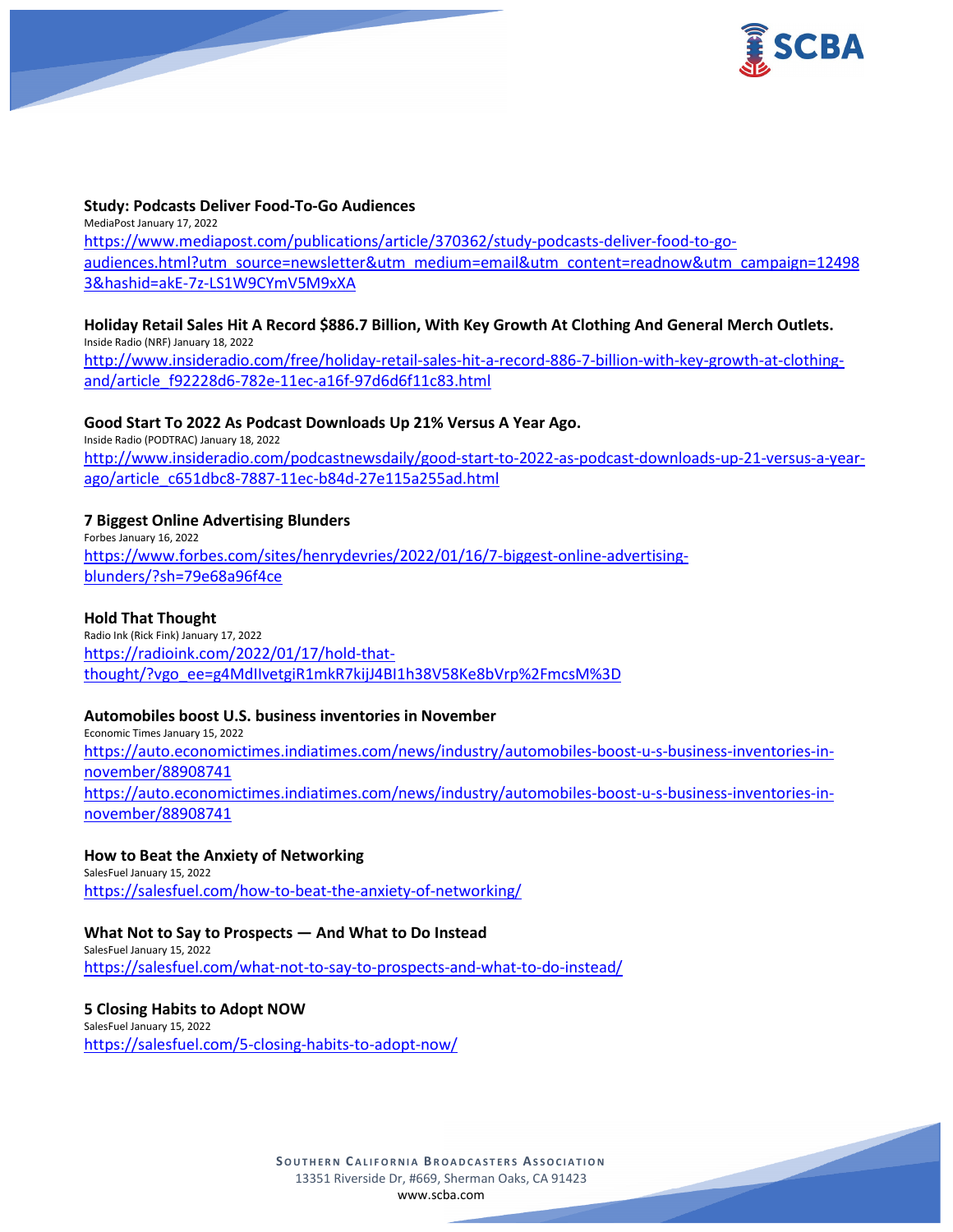

### **Radio Scores with Advertisers Targeting College Basketball Fans and Their Big Purchases.**

Inside Radio (The Media Audit) January 13, 2022 [http://www.insideradio.com/free/radio-scores-with-advertisers-targeting-college-basketball-fans-and-their-big](http://www.insideradio.com/free/radio-scores-with-advertisers-targeting-college-basketball-fans-and-their-big-purchases/article_a33ddce6-7444-11ec-9076-1f645042f996.html)[purchases/article\\_a33ddce6-7444-11ec-9076-1f645042f996.html](http://www.insideradio.com/free/radio-scores-with-advertisers-targeting-college-basketball-fans-and-their-big-purchases/article_a33ddce6-7444-11ec-9076-1f645042f996.html)

**4 Surefire Signs It's Time to Walk Away from a Prospect** Linked In January 11, 2022 <https://www.linkedin.com/business/sales/blog/modern-selling/when-to-walk-away-from-a-deal-in-sales>

**RESOURCES AND ARTICLES OF INTEREST TO MANAGERS FOR PLANNING AND FORECASTING:**

# *Top Five Selected Articles*

**Comscore Adds Voter Data To Digital Media Targeting, Can Segment 'Behaviorally'**

MediaPost January 13, 2022 [https://www.mediapost.com/publications/article/370237/comscore-adds-voter-data-to-digital-media](https://www.mediapost.com/publications/article/370237/comscore-adds-voter-data-to-digital-media-targetin.html)[targetin.html](https://www.mediapost.com/publications/article/370237/comscore-adds-voter-data-to-digital-media-targetin.html)

# **Three Media Trends To Watch In 2022**

TVNewsCheck January 18, 2022 <https://tvnewscheck.com/top-news/business/article/three-media-trends-to-watch-in-2022/>

# **The Urgency of Brand Building: A Conversation with Pierre Bouvard**

Coleman Insights January 18, 2022 [https://colemaninsights.com/coleman-insights-blog/the-urgency-of-brand-building-a-conversation-with-pierre](https://colemaninsights.com/coleman-insights-blog/the-urgency-of-brand-building-a-conversation-with-pierre-bouvard)[bouvard](https://colemaninsights.com/coleman-insights-blog/the-urgency-of-brand-building-a-conversation-with-pierre-bouvard)

### **Why Is U.S. Radio Sitting Out The Audio Renaissance?**

Jacobs Media Strategies (Fred Jacobs) January 19, 2022 <https://jacobsmedia.com/why-is-u-s-radio-sitting-out-the-audio-renaissance/>

**Ad-Supported Media's Share Of Consumer Time Declined In 2021, While Time Spent Was Even With 2020.** Inside Radio (pqmedia) January 13, 2022

[http://www.insideradio.com/free/ad-supported-medias-share-of-consumer-time-declined-in-2021-while-time](http://www.insideradio.com/free/ad-supported-medias-share-of-consumer-time-declined-in-2021-while-time-spent-was-even/article_4d4a5994-7445-11ec-8b8d-8f7ca29f05c0.html)[spent-was-even/article\\_4d4a5994-7445-11ec-8b8d-8f7ca29f05c0.html](http://www.insideradio.com/free/ad-supported-medias-share-of-consumer-time-declined-in-2021-while-time-spent-was-even/article_4d4a5994-7445-11ec-8b8d-8f7ca29f05c0.html)

# *Curated Articles/Resources for Reference, Background and Tracking*

#### **Best Ad Length? Study Shows It's 30 Seconds.** Inside Radio January 19, 2022

[http://www.insideradio.com/free/best-ad-length-study-shows-its-30-seconds/article\\_c94fdda6-78f6-11ec-adea-](http://www.insideradio.com/free/best-ad-length-study-shows-its-30-seconds/article_c94fdda6-78f6-11ec-adea-2b35f07d7749.html)[2b35f07d7749.html](http://www.insideradio.com/free/best-ad-length-study-shows-its-30-seconds/article_c94fdda6-78f6-11ec-adea-2b35f07d7749.html)

> **SOUTHERN C ALIFORNIA B ROADCASTERS ASSOCIATION** 13351 Riverside Dr, #669, Sherman Oaks, CA 91423 [www.scba.com](http://www.scba.com/)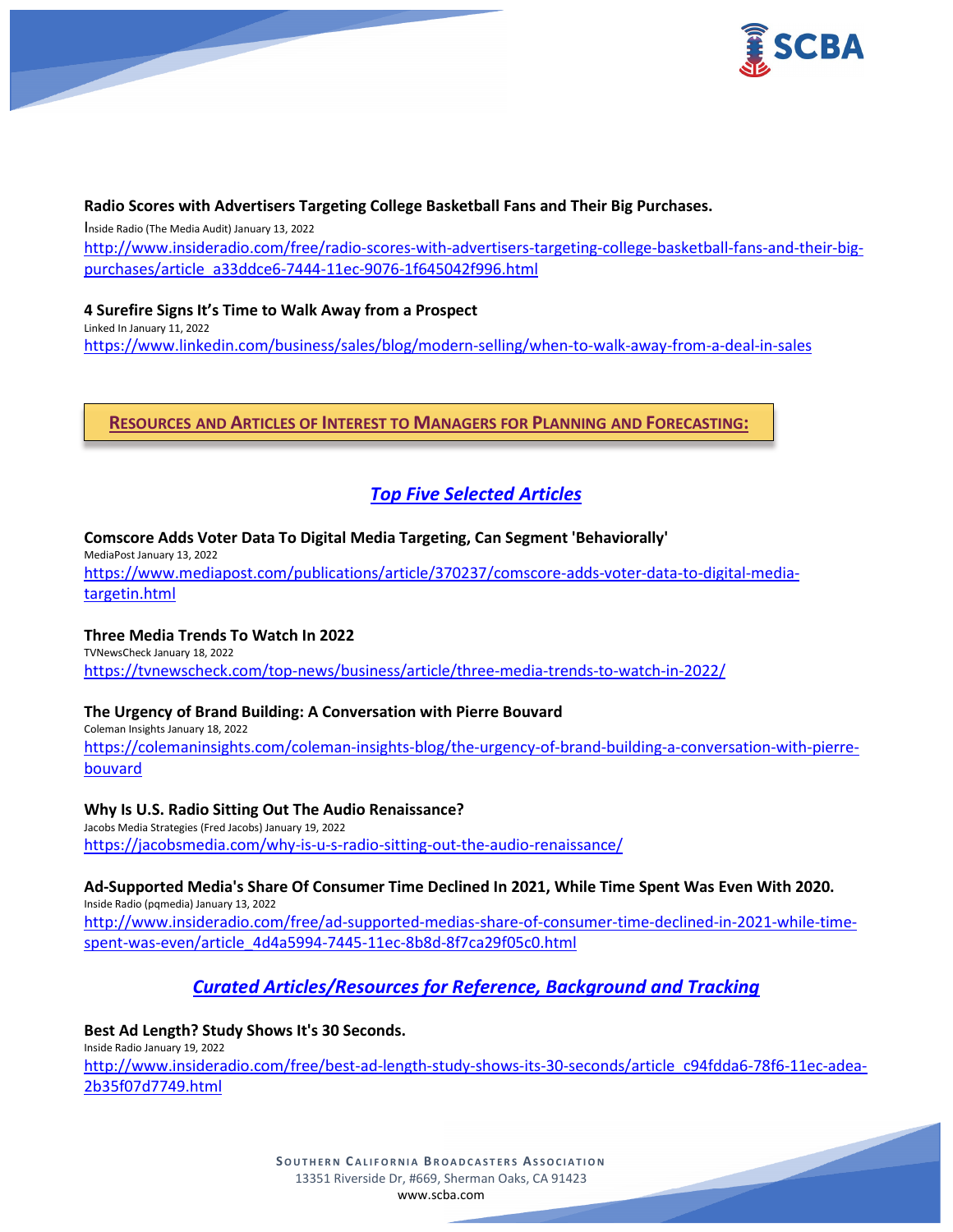

### **Survey Points To Big Opportunity For Podcasters Among B2B Brand Marketers.**

Inside Radio (Casted) January 19, 2022 [http://www.insideradio.com/free/survey-points-to-big-opportunity-for-podcasters-among-b2b-brand](http://www.insideradio.com/free/survey-points-to-big-opportunity-for-podcasters-among-b2b-brand-marketers/article_121142f6-78f6-11ec-ae8f-5bae40645931.html)[marketers/article\\_121142f6-78f6-11ec-ae8f-5bae40645931.html](http://www.insideradio.com/free/survey-points-to-big-opportunity-for-podcasters-among-b2b-brand-marketers/article_121142f6-78f6-11ec-ae8f-5bae40645931.html)

### **'22 Will Be Spot TV's 'Year Of The Test'**

TVNewsCheck January 19, 2022 <https://tvnewscheck.com/top-news/business/article/22-will-be-spot-tvs-year-of-the-test/>

### **Thanks To Technology, Did Radio's In-Car Cume Just Go Up?**

Jacobs Media Strategies (Fred Jacobs) January 18, 2022 <https://jacobsmedia.com/thanks-to-technology-did-radios-in-car-cume-just-go-up/>

### **Who Is NBCU's First Cross-Platform TV Measurement Partner?**

Radio + Television Business Report January 13, 2022 <https://www.rbr.com/who-is-nbcus-first-cross-platform-tv-measurement-partner/>

# **As COVID Cases Spike, It's Work From Home Again For Many.**

Inside Radio (RAB) January 18, 2022 [http://www.insideradio.com/free/as-covid-cases-spike-it-s-work-from-home-again-for-many/article\\_66cdb8a4-](http://www.insideradio.com/free/as-covid-cases-spike-it-s-work-from-home-again-for-many/article_66cdb8a4-7830-11ec-aaec-27ea735b96e8.html) [7830-11ec-aaec-27ea735b96e8.html](http://www.insideradio.com/free/as-covid-cases-spike-it-s-work-from-home-again-for-many/article_66cdb8a4-7830-11ec-aaec-27ea735b96e8.html)

### **It's Not Just GMR. Radio Working On New Deals With ASCAP And BMI.**

Inside Radio January 18, 2022 [http://www.insideradio.com/free/it-s-not-just-gmr-radio-working-on-new-deals-with-ascap-and](http://www.insideradio.com/free/it-s-not-just-gmr-radio-working-on-new-deals-with-ascap-and-bmi/article_d34260bc-782f-11ec-adc7-fba58eddd0b3.html)[bmi/article\\_d34260bc-782f-11ec-adc7-fba58eddd0b3.html](http://www.insideradio.com/free/it-s-not-just-gmr-radio-working-on-new-deals-with-ascap-and-bmi/article_d34260bc-782f-11ec-adc7-fba58eddd0b3.html)

# **New Bill Would Outlaw Most Forms Of Behavioral Targeting**

MediaPost January 18, 2022 [https://www.mediapost.com/publications/article/370406/new-bill-would-outlaw-most-forms-of-behavioral](https://www.mediapost.com/publications/article/370406/new-bill-would-outlaw-most-forms-of-behavioral-tar.html)[tar.html](https://www.mediapost.com/publications/article/370406/new-bill-would-outlaw-most-forms-of-behavioral-tar.html)

### **Ad Industry, Business Groups Urge Congress To Create National Privacy Standard**

MediaPost January 14, 2022 [https://www.mediapost.com/publications/article/370312/ad-industry-business-groups-urge-congress-to](https://www.mediapost.com/publications/article/370312/ad-industry-business-groups-urge-congress-to-crea.html)[crea.html](https://www.mediapost.com/publications/article/370312/ad-industry-business-groups-urge-congress-to-crea.html)

### **Sports betting will keep booming in 2022, but some see risks in growth**

Washington Post January 14, 2022 <https://www.washingtonpost.com/sports/2022/01/14/legal-sports-betting-states-2022/>

# **Retail Media Overtakes CTV As Advertising's Biggest Impetus**

MediaPost January 14, 2022 [https://www.mediapost.com/publications/article/370301/retail-media-overtakes-ctv-as-advertisings](https://www.mediapost.com/publications/article/370301/retail-media-overtakes-ctv-as-advertisings-bigges.html?utm_source=newsletter&utm_medium=email&utm_content=headline&utm_campaign=124957&hashid=IZA7uSulTnimoAz9RMXvmQ)[bigges.html?utm\\_source=newsletter&utm\\_medium=email&utm\\_content=headline&utm\\_campaign=124957&h](https://www.mediapost.com/publications/article/370301/retail-media-overtakes-ctv-as-advertisings-bigges.html?utm_source=newsletter&utm_medium=email&utm_content=headline&utm_campaign=124957&hashid=IZA7uSulTnimoAz9RMXvmQ) [ashid=IZA7uSulTnimoAz9RMXvmQ](https://www.mediapost.com/publications/article/370301/retail-media-overtakes-ctv-as-advertisings-bigges.html?utm_source=newsletter&utm_medium=email&utm_content=headline&utm_campaign=124957&hashid=IZA7uSulTnimoAz9RMXvmQ)